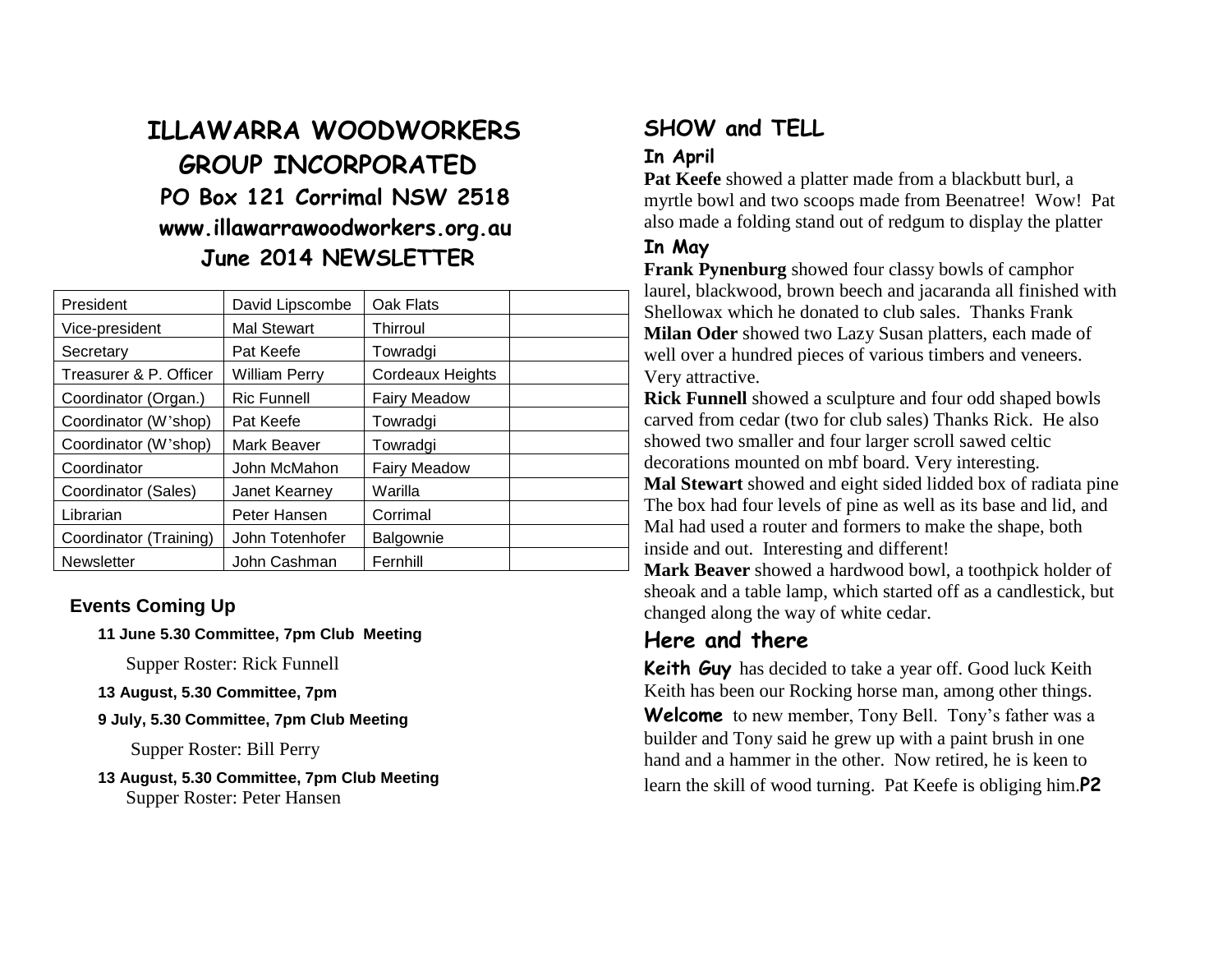# **The Annual General Meeting**

Regretfully the AGM in April was poorly attended. This resulted in all positions being taken on by the same members with thankfully, two additions, namely Mark Beaver (Workshop Coordinator) and Janet Kearney (Sales) We gladly welcome these two members Financially, we finished the year in the black. This was particularly due to Kate Morris and our Treasurer who together drafted our successful application to the Community xxx Grants. Keeping a careful eye on spending has also been out Treasurer's watchword.

The Thirroul Seaside Festival went pretty well, though because of the weather we had to pack up at lunchtime on Sunday. With quite good sales at Thirroul our President requested members to put good effort into making varied items for Bulli Show. At present we have a good supply of door wedges for the \$2 box, and a good variety of turned bowls.

Also mentioned at the AGM was our teaching some basic woodworking to several boys from the school. The boys are taught for a hour on Thursdays. The President thanked those members who give up their time to teach the boys and also the members who prepare the pieces of wood for the boy's projects. Long-time member, John McMahon was also awarded Life membership of the Club. Rick Funnel

## **Ladies First!**

It is very pleasing to have Janet Kearney now elected to the club Committee. Though we have had several lady members of the club over the years, we think Janet is the first to serve on the Committee.

The Committee is also conscious that several spouses / partners of members who help us out, particularly at shows and festivals. We much appreciate their help and encouragement and are exploring ways of showing our appreciation to these ladies.

**Page Three**



#### **John and Mal in 2007** (Albert and Ken look on) **John McMahon**

[.J](../../Club%20people/John%20McMahon-Patrick.doc)ohn has been a member of the club for 28 years. He was awarded the Bill Body Trophy in 2007, and was its first recipient.

After completing school John undertook a five year Indentured Apprenticeship as a carpenter and joiner. Once that was completed, John had a desire for adventure and travel.

His first stop was at Hay in regional NSW where he worked as a carpenter for the local Undertaker. Soon John's duties were not limited to making coffins. He also took on other Undertaker's responsibilities.

After 12 months, John broadened his life by going to New Zealand. There he worked on both islands for 4 years as a shopfitter for Woolworths, on various construction jobs, and primarily on cottage building. Unlike cottage work today where each trade specializes in their own field, in John's day cottage carpenters did everything from digging holes for the footings to the final stages of construction.

On John's return he worked both in Wollongong and Sydney as a carpenter and joiner. But again adventure called, and John worked on the construction of the Snowy River Scheme for three years as **Page Four**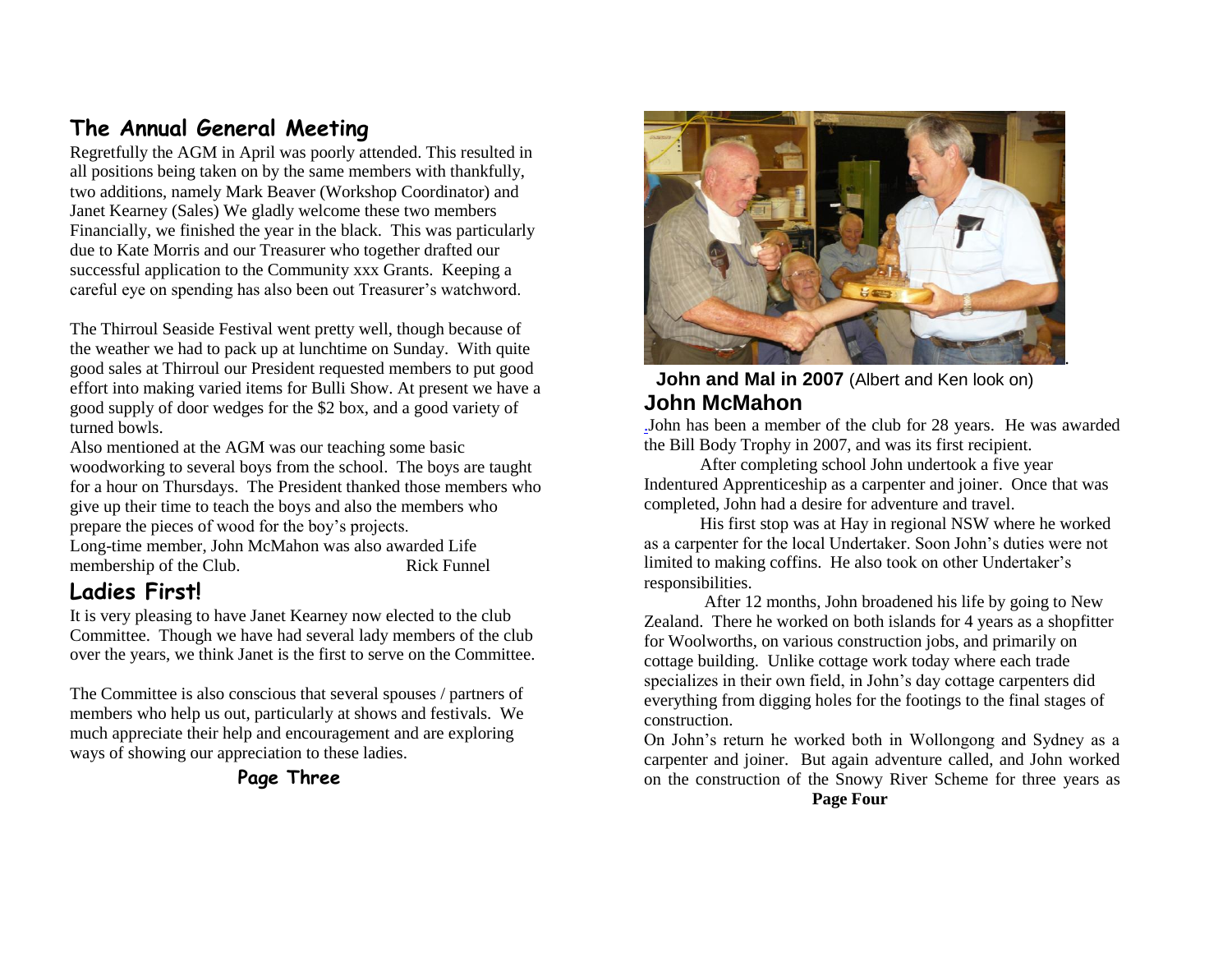a carpenter and Union representative. There John worked with a variety of men from a diverse range of cultures who had emigrated to Australia to work on the Snowy. In 1997 John was awarded Life Membership of the CMFEU for his contribution to the scheme.

John returned to Wollongong as a housing boom had occurred and he decided to settle back here. He worked with several prominent Wollongong builders. At this stage, John met and married Betty. That was now 54 years ago. They have three adult children.

While John and Betty's children were growing up, John diversified to become a Licensed Truck Body builder. This entailed repairing the timber flooring on cargo and heavy machinery vehicle trailers. He also obtained his Commercial Vehicle license and his Crane Operator's license. He used both for another 10 years.

In 1998 John developed throat cancer which he fought through many battles. During these battles with cancer he eventually lost his voice. As a result John had to relearn to talk using an artificial aid. This is often hard work both for John and for his hearers. But John's perseverance has meant that he has not given up the challenge to speak. This is a gift we so often take for granted.

Some of the projects that John has been involved with at different stages have included – the Wollongong Performing Arts Centre, the Buddhist Temple, bridgework for the Dombarton railway line, restoration of heritage houses in 'The Rocks.' In Canberra some of the projects he worked on include the Australian Defence Force Academy, and the joinery and cabinet work in the Prime Minister's Office in the 'new' Parliament House

.John is a skilled woodworker, and likes to work with recycled timber. Around their house, which he built, there are many items he has made, such as a folding ladder chair, a rocking chair, an old fashioned waiter's table trolley. He has also made numerous jewelry boxes for his family and friends. One is shaped like an old family Bible, and needs two secret slides to be triggered before it opens. Very neat!

Patrick McMahon

**Page Five**

# **Young Woodworkers**

Currently the third set of six boys from the school are meeting with some club members for eight Thursdays for basic instruction and practice in woodworking . This term we have Bailey, Baron, Cameron, Harry, Joseph and Sio, with Ms Pip, a school teacher. Last term Blake, Brendan, Jay, Jack, Kaycee and Rohan all completed three projects which they showed at a school assembly presentation day. The school is very pleased with this experiment, and wants to keep it going. According to the headmaster, 'boys are lining up to have a turn.'



Blake, Jay, Rohan, Ms Pip, and Jack at the School Assembly

### **Saturday Workshops.**

These will continue as usual, though possibly at slightly slower pace, now Thirroul and Bulli are over, but there is always plenty to learn and do, as well as making individual items and yarning and sharing morning tea together. And one day the mystic BBQ lunch may finally make an appearance!

**Page Six**